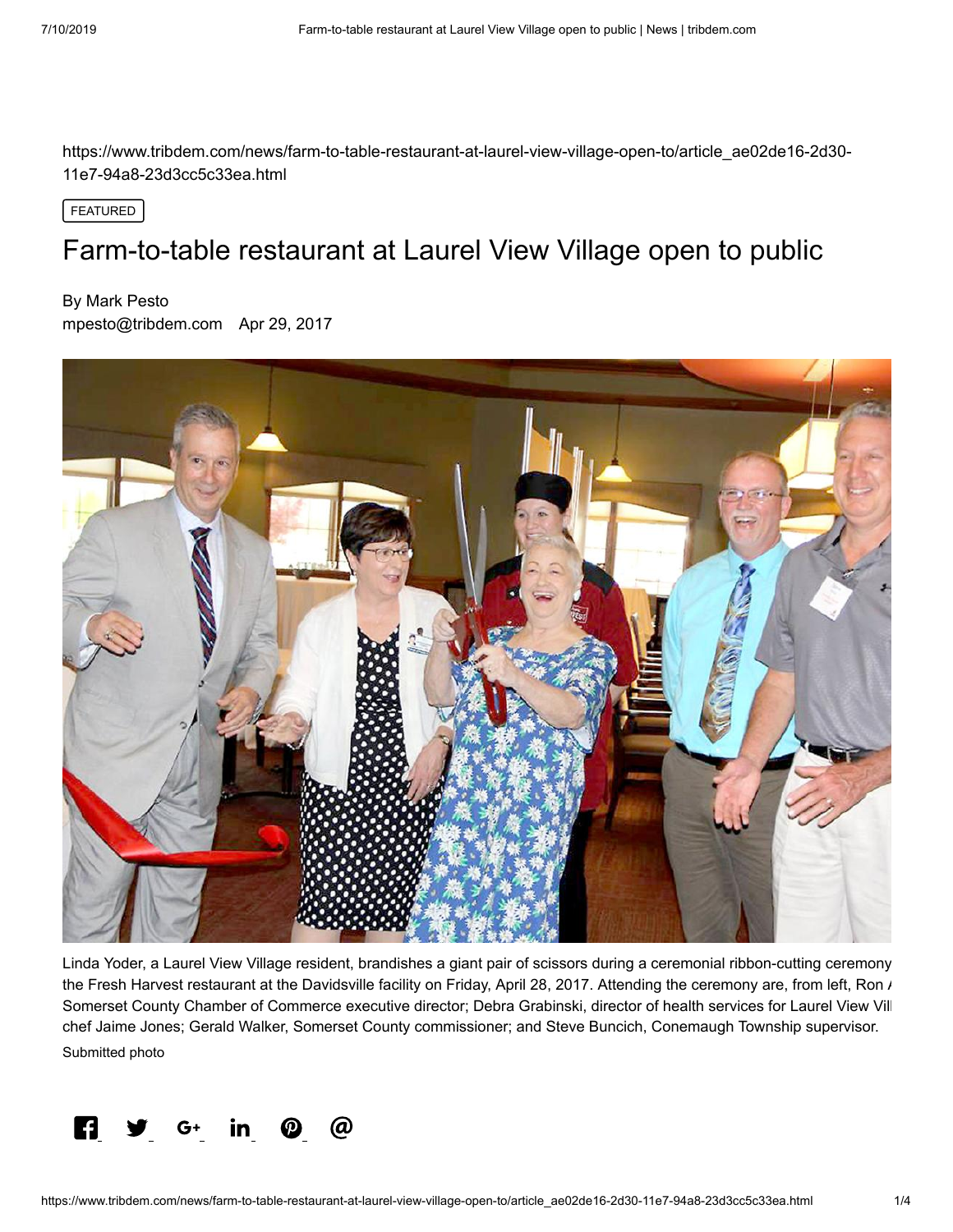Fresh Harvest, a new farm-to-table restaurant located on the campus of Laurel View Village in Davidsville, opened to the public Friday morning.

"Fresh Harvest delivers a unique, five-star dining experience in senior living – as well to the Davidsville community," Laurel View Village CEO Michelle Rassler said in a statement. "We are taking the top trends from the restaurant and hospitality industries and adapting to the guests we serve."

Grace Zarnas-Hoyer, manager of public relations at Canonsburg-based Cura Hospitality, which runs the restaurant, called Fresh Harvest "a very cool space, with a new menu and trendy culinary demonstrations."

The restaurant is open both to the public and to Laurel View Village residents. It features as its centerpiece a chef's demonstration table – known simply as The Chef's Table – where guests can view live cooking demonstrations.

Zarnas-Hoyer said Fresh Harvest is an example of what she called "the trend in senior living" – moving from traditional cafeteria-style dining toward bistro-like restaurants where guests can enjoy, in her words, "a food experience."

"Laurel View Village is a little more contemporary modern – not what you think when you hear 'nursing home,' " she said.

"It's a step above what you're going to find in typical senior living communities ... more in keeping with what today's seniors are looking for.

Friday's grand opening also marked Fresh Harvest's first catered special event. Hosted by the Greater Somerset and Cambria County Chamber of Commerce, the event's guests included business leaders, local dignitaries and government officials.

"It was a way for us to really reach out to those folks, because that space can also be used for meetings, small gatherings," Zarnas-Hoyer said. "It's a way for us to let people know, 'Hey, we're here.' "

Head chef Jaime Jones, a graduate of Indiana University of Pennsylvania's culinary arts program, said she plans to focus on a "farm-to-table" concept – preparing menu items using seasonal ingredients harvested from area farms and producers.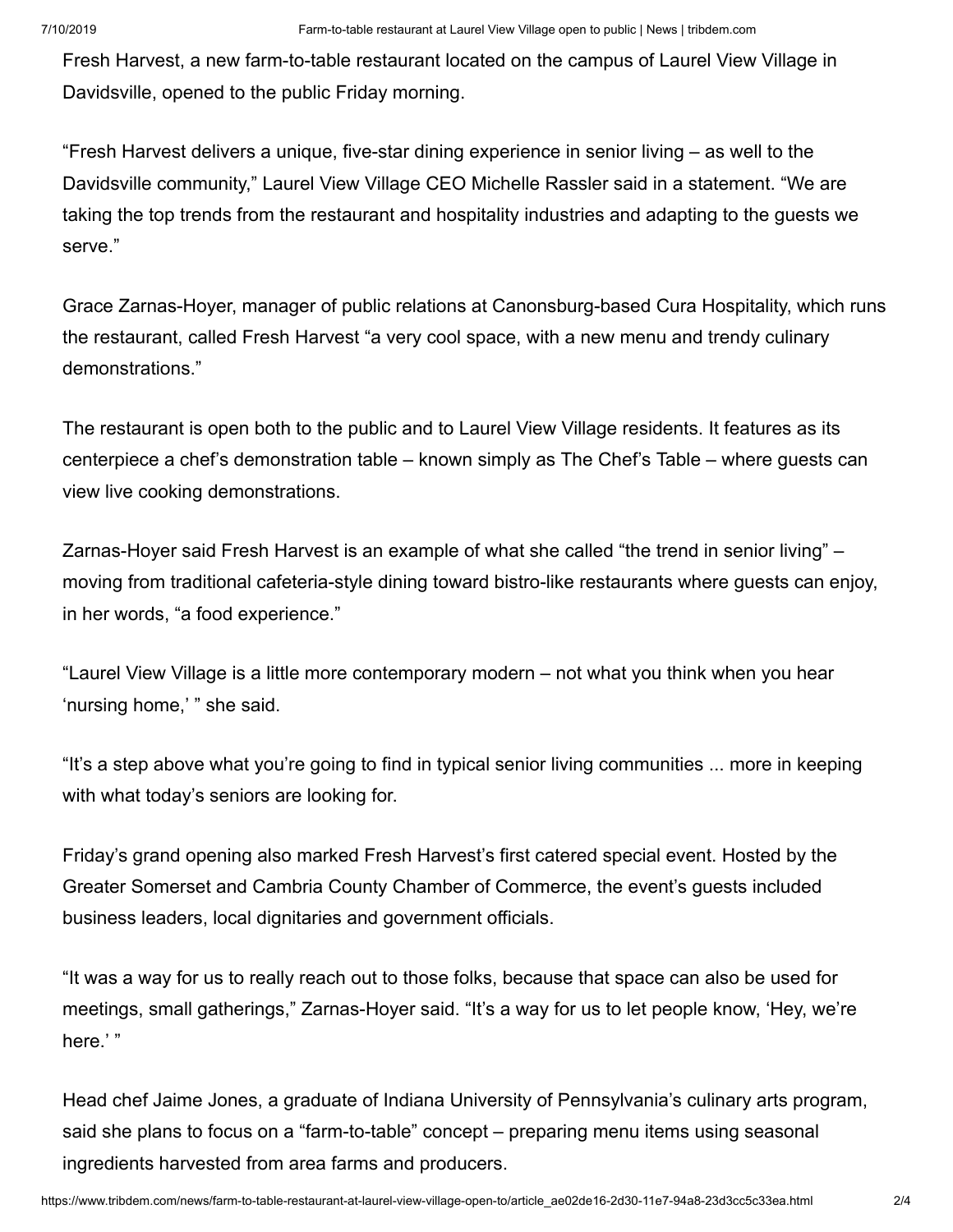"I'm very excited to offer my culinary talents to Fresh Harvest, especially during the culinary demonstrations at The Chef's Table within the restaurant," Jones said in a statement.

Jones, who studied at the Italian Institute of Culinary for Foreigners in Costigliole d'Asti, Italy, has previously worked at Grove Park Inn Resort & Spa in Asheville, North Carolina, and at Nemacolin Woodlands Resort in Fayette County.

Sous chef Zeno Zimmer, an alumnus of the Ritz Carlton Hotel and of Philadelphia's world-famous French restaurant Le Bec Fin, was formerly the executive chef at Green Gables Restaurant in Jennerstown.

Fresh Harvest Restaurant – located on the Laurel View Village campus, 1600 Cambridge Drive, Davidsville – is open to the public Monday through Saturday from 11 a.m. to 8 p.m and on Sunday from 9 a.m. to 3 p.m.

The Chef's Table is open Tuesday, Friday and Saturday during dinner hours.

Mark Pesto is a reporter for The Tribune-Democrat. Follow him on Twitter at @MarkPesto.

### **0 comments**

### **Sign in 1 person listening**



**Newest** | Oldest